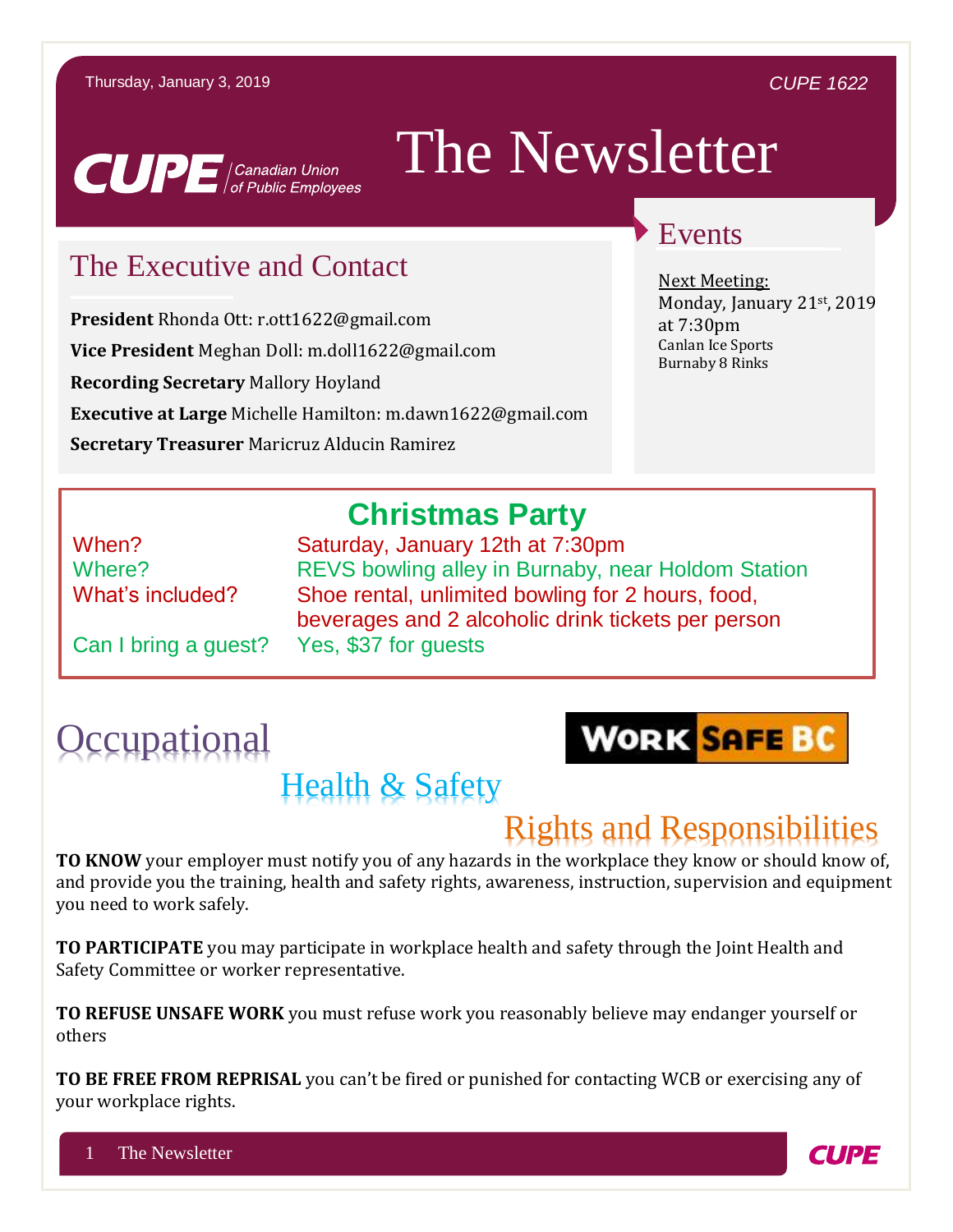### How to refuse unsafe work:

Under the Occupational Health and Safety Regulation 3.12 you must refuse unsafe, or unhealthy work. Regulation 3.13 says that you cannot be fired or disciplined for refusing unsafe work.

- 1. Talk to your supervisor or employer
- 2. The supervisor must investigate and immediately fix the problem or let you know they don't think there is a problem
- 3. If you still believe the work is unsafe, you can continue to refuse and you and the employer must contact the WCB (toll free 1-888-621-7233)
- 4. A WCB officer will investigate, without delay and issue, whatever orders s/he considers necessary
- 5. You may be reassigned to alternate work, at no loss of pay, while you are waiting for WCB Board Officer's decision
- 6. You have the right to appeal an order of the WCB Board Officer.





#### If you are injured at work

If you are injured at work, you must report it to your employer immediately. An employer telling you to not report an injury or disease is against the law.

- 1. See First Aid
- 2. Report injury to employer
- 3. Report injury to WCB (1-888-967-5377)
- 4. Fill out/send an application for compensation and report of injury/disease to WCB
- 5. Call 1-888-621-7233 if you need help